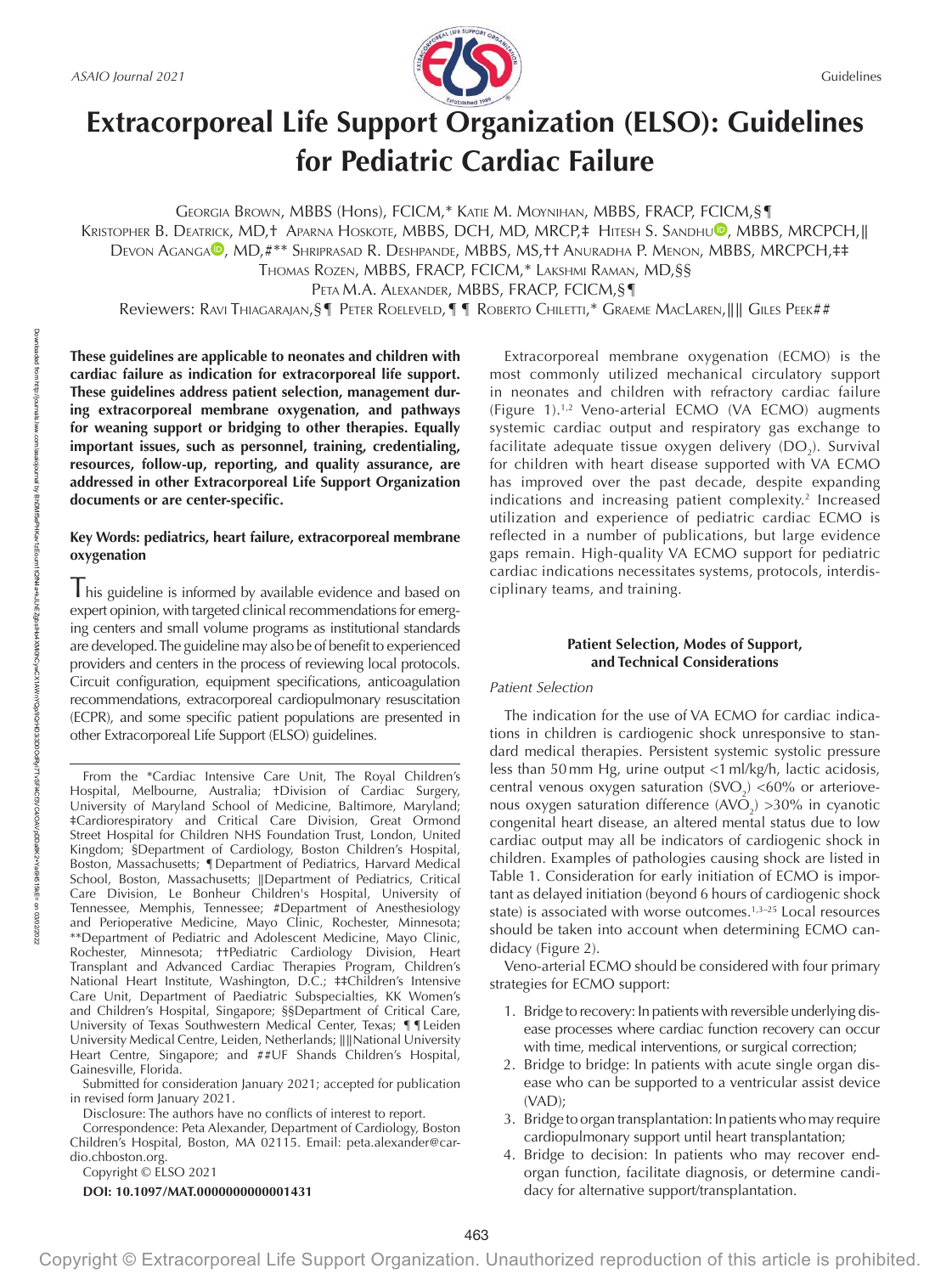

Figure 1. Decision-making flowsheet for VA ECMO for pediatric cardiac indications. VA ECMO, veno-arterial extracorporeal membrane oxygenation.

## **Patient Selection Practice Points**

- 1. Institute ECMO before evidence of severe oxygen deficiency and end-organ damage. Early initiation is important for developing and low-volume ECMO centers without capacity for rapid initiation of ECPR.
- 2. Individual institutions should consider their center experiences and resources when evaluating indications and contraindications for ECMO.
- 3. Extracorporeal membrane oxygenation following pediatric cardiac surgery should prompt early investigation and management of possible residual lesions.

#### *Mode of Support*

In children with cardiac dysfunction not responding to maximal medical therapy, VA ECMO support facilitates respiratory gas exchange and augments cardiac output for  $DO_{2}$  while allowing time for myocardial recovery or diagnosis and repair of anatomical lesions. Effective VA ECMO support should be assessed by surrogates of tissue oxygen delivery including blood lactate,  $\text{SVO}_2$  or  $\text{AVO}_{2'}$  near-infrared spectroscopy (NIRS), measures of end-organ function, for example, urine output, creatinine, liver function tests, and adequacy of cardiac decompression assessed by echocardiography, chest radiography, and ultimately by cardiac catheterization.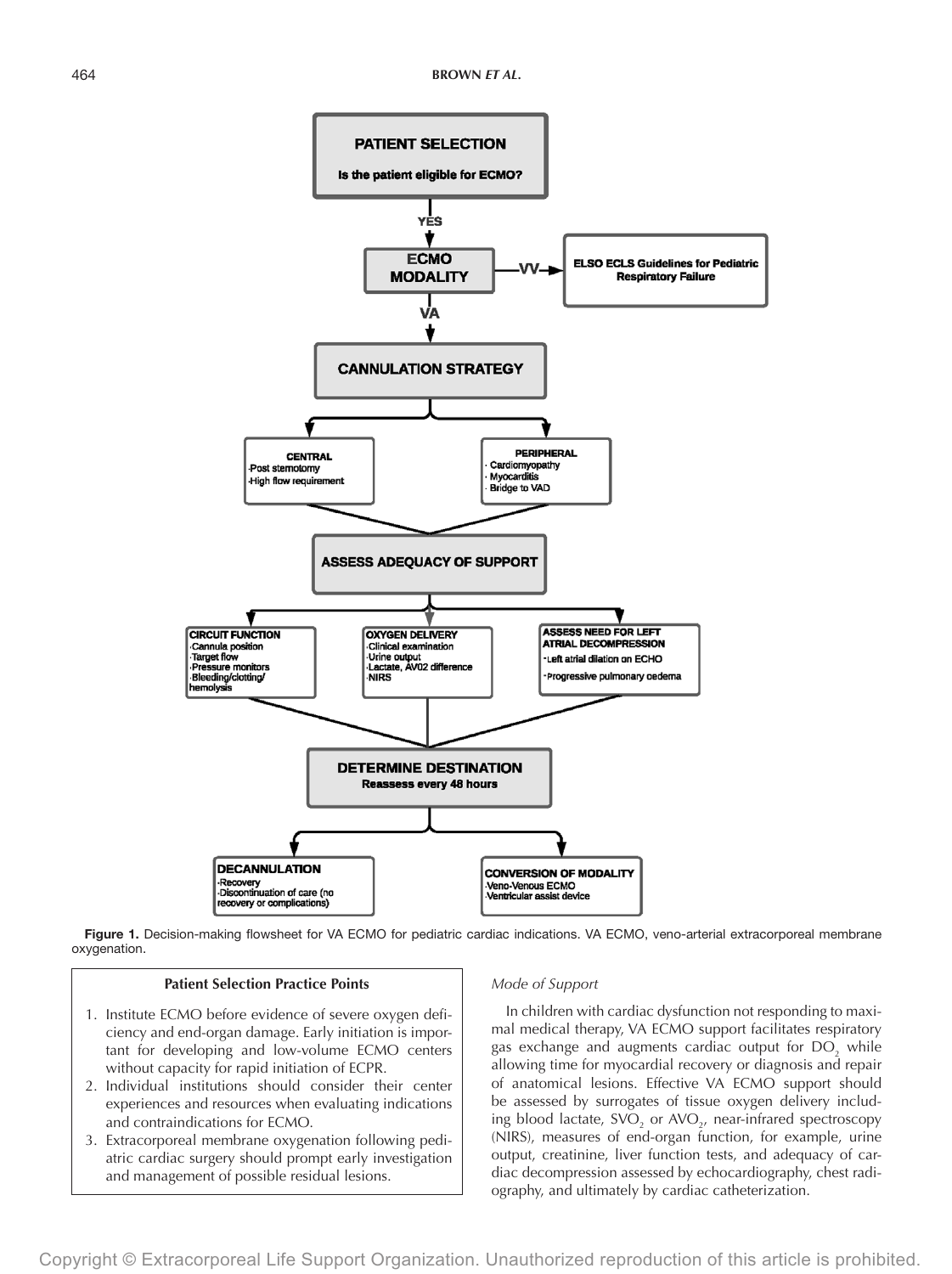## Table 1. Indications, Contraindications, and Special Considerations for Cardiac Indications for Extracorporeal Membrane **Oxygenation**

| <b>INDICATIONS</b>                                                                                                                                                                                                            |                                                                                                                                                                                                                                                                                                                                                                                                                                                                                                                                                                                                                                                  |  |  |  |  |
|-------------------------------------------------------------------------------------------------------------------------------------------------------------------------------------------------------------------------------|--------------------------------------------------------------------------------------------------------------------------------------------------------------------------------------------------------------------------------------------------------------------------------------------------------------------------------------------------------------------------------------------------------------------------------------------------------------------------------------------------------------------------------------------------------------------------------------------------------------------------------------------------|--|--|--|--|
| <b>Periprocedural Cardiac Surgery and Catheterization</b>                                                                                                                                                                     |                                                                                                                                                                                                                                                                                                                                                                                                                                                                                                                                                                                                                                                  |  |  |  |  |
| Preprocedural stabilization for<br>inadequate systemic cardiac<br>output-in cases where<br>physiologic stability is likely to<br>be achieved over time or early<br>operative repair is likely to have<br>a successful outcome | Preoperative neonates with obstructed total anomalous pulmonary venous return or transposition of<br>the great arteries with inadequate mixing or persistent pulmonary hypertension<br>Circular shunt with Ebstein's anomaly or pulmonary regurgitation following balloon dilation<br>Anomalous left coronary artery from the pulmonary artery<br>Restrictive pulmonary blood flow in tetralogy of Fallot or obstructed Blalock-Taussig shunt<br>Tetralogy absent pulmonary valve with airway or lung parenchymal compromise and inadequate<br>pulmonary blood flow<br>Undifferentiated congenital heart disease with cardiopulmonary compromise |  |  |  |  |
|                                                                                                                                                                                                                               | Failure to wean from cardiopulmonaryIschemic reperfusion injury following cardiopulmonary bypass or inadequate cardioplegia                                                                                                                                                                                                                                                                                                                                                                                                                                                                                                                      |  |  |  |  |
| bypass or low cardiac output in the<br>postoperative period                                                                                                                                                                   | Myocardial edema related to the inflammatory bypass process or ventriculotomy                                                                                                                                                                                                                                                                                                                                                                                                                                                                                                                                                                    |  |  |  |  |
| Postoperative arrhythmia                                                                                                                                                                                                      | Junctional ectopic tachycardia with Tetralogy of Fallot with hemodynamic compromise refractory to<br>antiarrhythmic measures                                                                                                                                                                                                                                                                                                                                                                                                                                                                                                                     |  |  |  |  |
| <b>Circulatory Failure Due To Other Etiologies</b>                                                                                                                                                                            |                                                                                                                                                                                                                                                                                                                                                                                                                                                                                                                                                                                                                                                  |  |  |  |  |
| Cardiogenic                                                                                                                                                                                                                   | Myocarditis                                                                                                                                                                                                                                                                                                                                                                                                                                                                                                                                                                                                                                      |  |  |  |  |
|                                                                                                                                                                                                                               | Cardiomyopathy                                                                                                                                                                                                                                                                                                                                                                                                                                                                                                                                                                                                                                   |  |  |  |  |
|                                                                                                                                                                                                                               | Postcardiac arrest ventricular dysfunction                                                                                                                                                                                                                                                                                                                                                                                                                                                                                                                                                                                                       |  |  |  |  |
|                                                                                                                                                                                                                               | Intractable tachyarrhythmia or bradycardia                                                                                                                                                                                                                                                                                                                                                                                                                                                                                                                                                                                                       |  |  |  |  |
| Obstructive                                                                                                                                                                                                                   | Pulmonary hypertension                                                                                                                                                                                                                                                                                                                                                                                                                                                                                                                                                                                                                           |  |  |  |  |
|                                                                                                                                                                                                                               | Pulmonary embolus                                                                                                                                                                                                                                                                                                                                                                                                                                                                                                                                                                                                                                |  |  |  |  |
| Distributive*                                                                                                                                                                                                                 | Sepsis                                                                                                                                                                                                                                                                                                                                                                                                                                                                                                                                                                                                                                           |  |  |  |  |
|                                                                                                                                                                                                                               | Anaphylaxis                                                                                                                                                                                                                                                                                                                                                                                                                                                                                                                                                                                                                                      |  |  |  |  |
|                                                                                                                                                                                                                               | Cardiopulmonary Arrest-see Extracorporeal Cardiopulmonary Resuscitation (ECPR) Guideline.                                                                                                                                                                                                                                                                                                                                                                                                                                                                                                                                                        |  |  |  |  |
| <b>CONTRAINDICATIONS</b>                                                                                                                                                                                                      |                                                                                                                                                                                                                                                                                                                                                                                                                                                                                                                                                                                                                                                  |  |  |  |  |
| Patient-level factors-ECMO                                                                                                                                                                                                    | Prolonged state of cardiogenic shock (over 6 hours) unlikely to benefit from initiation of ECMO                                                                                                                                                                                                                                                                                                                                                                                                                                                                                                                                                  |  |  |  |  |
| support would be unlikely<br>to facilitate survival without                                                                                                                                                                   | Relative prematurity or low birth weight in neonates $\langle 34 \rangle$ weeks of gestational age or $\langle 2.0 \rangle$ with<br>significant morbidity and mortality                                                                                                                                                                                                                                                                                                                                                                                                                                                                          |  |  |  |  |
| likelihood of major morbidity                                                                                                                                                                                                 | Extremes of prematurity or low birth weight $\langle 32 \rangle$ weeks of gestational age or $\langle 1.5 \rangle$ kg)                                                                                                                                                                                                                                                                                                                                                                                                                                                                                                                           |  |  |  |  |
|                                                                                                                                                                                                                               | Severe chromosomal abnormalities (e.g., Trisomy 13 or 18)                                                                                                                                                                                                                                                                                                                                                                                                                                                                                                                                                                                        |  |  |  |  |
|                                                                                                                                                                                                                               | Irreversible brain damage or Intracranial hemorrhage (grade III or IV IVH)                                                                                                                                                                                                                                                                                                                                                                                                                                                                                                                                                                       |  |  |  |  |
|                                                                                                                                                                                                                               | Uncontrollable hemorrhage should be considered a contraindication for ECMO unless cannulation to<br>ECMO would assist in source control                                                                                                                                                                                                                                                                                                                                                                                                                                                                                                          |  |  |  |  |
| Procedural factors                                                                                                                                                                                                            | Inability to achieve vascular or central access for cannulation                                                                                                                                                                                                                                                                                                                                                                                                                                                                                                                                                                                  |  |  |  |  |
| <b>SPECIAL CONSIDERATIONS</b>                                                                                                                                                                                                 |                                                                                                                                                                                                                                                                                                                                                                                                                                                                                                                                                                                                                                                  |  |  |  |  |
| Aortic regurgitation                                                                                                                                                                                                          | VA ECMO flow results in increased afterload on the left ventricle, and even mild aortic regurgitation<br>progress to become clinically significant                                                                                                                                                                                                                                                                                                                                                                                                                                                                                               |  |  |  |  |
|                                                                                                                                                                                                                               | Attention to left heart decompression or early transition to cardiopulmonary bypass may be required                                                                                                                                                                                                                                                                                                                                                                                                                                                                                                                                              |  |  |  |  |
| Interrupted aortic arch                                                                                                                                                                                                       | Careful attention to the anatomy of head and neck vessels (i.e., location of interruption of arch) is<br>required before ECMO cannulation to ensure brain perfusion with oxygenated ECMO flow                                                                                                                                                                                                                                                                                                                                                                                                                                                    |  |  |  |  |
| Stage 1 palliative surgery (S1P)                                                                                                                                                                                              | ECMO support after S1P for hypoplastic left heart syndrome is the most frequent postoperative<br>ECMO indication in neonates                                                                                                                                                                                                                                                                                                                                                                                                                                                                                                                     |  |  |  |  |
|                                                                                                                                                                                                                               | In S1P with systemic to pulmonary shunt, higher ECMO flow may be required (150–200 ml/kg/min)                                                                                                                                                                                                                                                                                                                                                                                                                                                                                                                                                    |  |  |  |  |
|                                                                                                                                                                                                                               | Temporary shunt restriction to limit pulmonary blood flow and promote systemic blood flow may be<br>necessary                                                                                                                                                                                                                                                                                                                                                                                                                                                                                                                                    |  |  |  |  |
|                                                                                                                                                                                                                               | In patients with RV-PA conduit, maintaining cardiac ejection (and thus flow across the conduit) may<br>prevent shunt thrombosis                                                                                                                                                                                                                                                                                                                                                                                                                                                                                                                  |  |  |  |  |
| Stage 2 and 3 palliative surgery                                                                                                                                                                                              | Infants and children after surgical palliation with cavopulmonary anastomoses (Glenn and Fontan<br>circulations) represent a complex physiologic group in whom stable support with ECMO can be<br>difficult to establish given the separation of systemic venous return (Table 2)                                                                                                                                                                                                                                                                                                                                                                |  |  |  |  |

\**Note: May be challenging to achieve adequate ECMO flow for delivery of oxygen to tissues in the setting of vasoplegia.*

ECMO, extracorporeal life support; RV-PA, right ventricle to pulmonary artery; VA ECMO, veno-arterial extracorporeal membrane oxygenation.

## *Cannulation*

In children supported with ECMO for cardiac indications, cannulation site, and strategy are determined by the patient's size, underlying cardiac anatomy, the anatomy and surgical palliation of congenital heart disease, and any recent surgical intervention (Table 2). Central cannulation is commonly used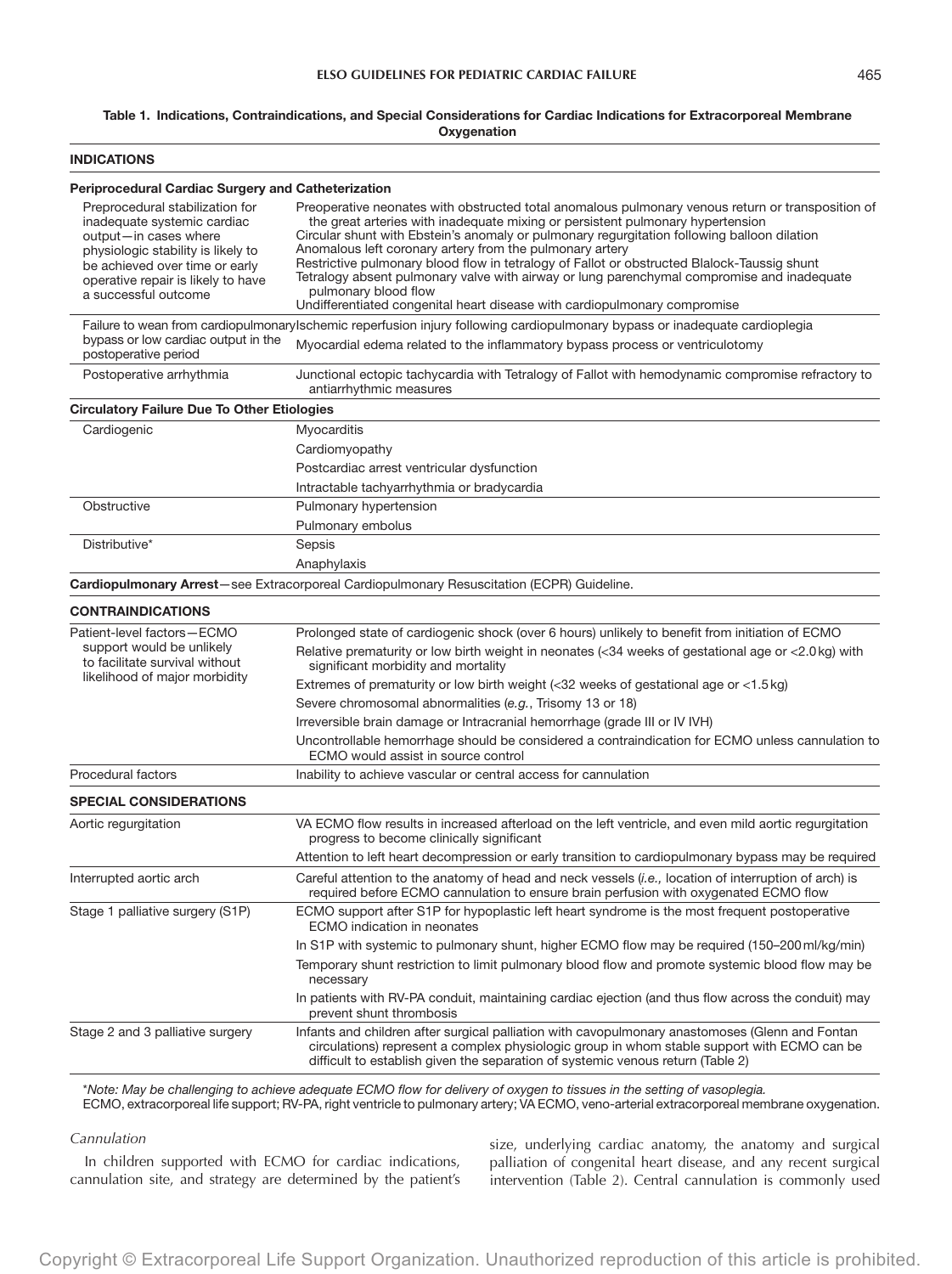

Figure 2. ICU ECMO cannulation preparation. ECMO, extracorporeal membrane oxygenation; ICU, intensive care unit.

in the postcardiopulmonary bypass period or in the presence of a recent sternotomy (*i.e.*, less than 10–14 days), with right atrial access for venous drainage and cannulation of the aorta for arterial return.19,20,26 Neck access *via* the internal jugular vein and common carotid artery is the favored peripheral cannulation sites in many smaller children (<5–6 years or <30kg), balancing optimized ECMO flow through the larger upper body vessels against possible increased risk of neurologic adverse events.<sup>27,28</sup>

For older children, the femoral vein and femoral artery approach may be utilized.<sup>26</sup> Neck vessel cannulation in younger children typically necessitates open surgical access, while femoral vessels may be cannulated using either open or Seldinger technique. When femoral vessels are used, limb ischemia is avoided by using the smallest arterial cannula for desired flow rate, distal reperfusion cannula insertion, and opposing femoral arterial and venous vessel site cannulation strategies.<sup>29,30</sup>

|                                                               | <b>Central Cannulation</b>           |                    | Peripheral Cannulation         |                                 |                                                                                                                                                                      |  |
|---------------------------------------------------------------|--------------------------------------|--------------------|--------------------------------|---------------------------------|----------------------------------------------------------------------------------------------------------------------------------------------------------------------|--|
| Anatomy or Surgical<br>Palliation                             | Venous<br>Access                     | Arterial<br>Access | Venous<br>Access               | Arterial<br>Access              | <b>Additional Strategies</b>                                                                                                                                         |  |
| <b>TWO VENTRICLES</b>                                         |                                      |                    |                                |                                 |                                                                                                                                                                      |  |
| Biventricular circulation or<br>structurally normal heart     | Right atrium                         | Aorta              | Internal jugular or<br>femoral | Common<br>carotid or<br>femoral | Left atrial decompression may need to be<br>considered                                                                                                               |  |
| <b>SINGLE VENTRICLE</b>                                       |                                      |                    |                                |                                 |                                                                                                                                                                      |  |
| Shunted or RV-PA<br>conduit physiology<br>$(s \text{tage 1})$ | Common<br>atrium                     | Aorta              | Internal jugular               | Common<br>carotid               | *Peripheral = neck access due to<br>patient size. Care re: cannula position<br>with respect to shunt-may result<br>in overcirculation to lungs or shunt<br>occlusion |  |
| Superior<br>cavopulmonary<br>anastomosis<br>(stage 2)         | SVC or<br>common<br>atrium           | Aorta              | Internal jugular or<br>femoral | Common<br>carotid               | *If femoral approach only used, passive<br>venous return must flow through<br>lungs-ventilation must be optimized.<br>Additional venous cannula may be<br>required   |  |
| Total cavopulmonary<br>anastamosis (Fontan,<br>stage 3)       | Fontan baffle<br>or common<br>atrium | Aorta              | Internal jugular or<br>femoral | Common<br>carotid or<br>femoral | Additional venous cannula often required                                                                                                                             |  |

| Table 2. Cannulation Strategy in Children With Cardiac Disease |
|----------------------------------------------------------------|
|----------------------------------------------------------------|

RV-PA, right ventricle to pulmonary artery; SVC, superior vena cava; VA ECMO, veno-arterial extracorporeal membrane oxygenation.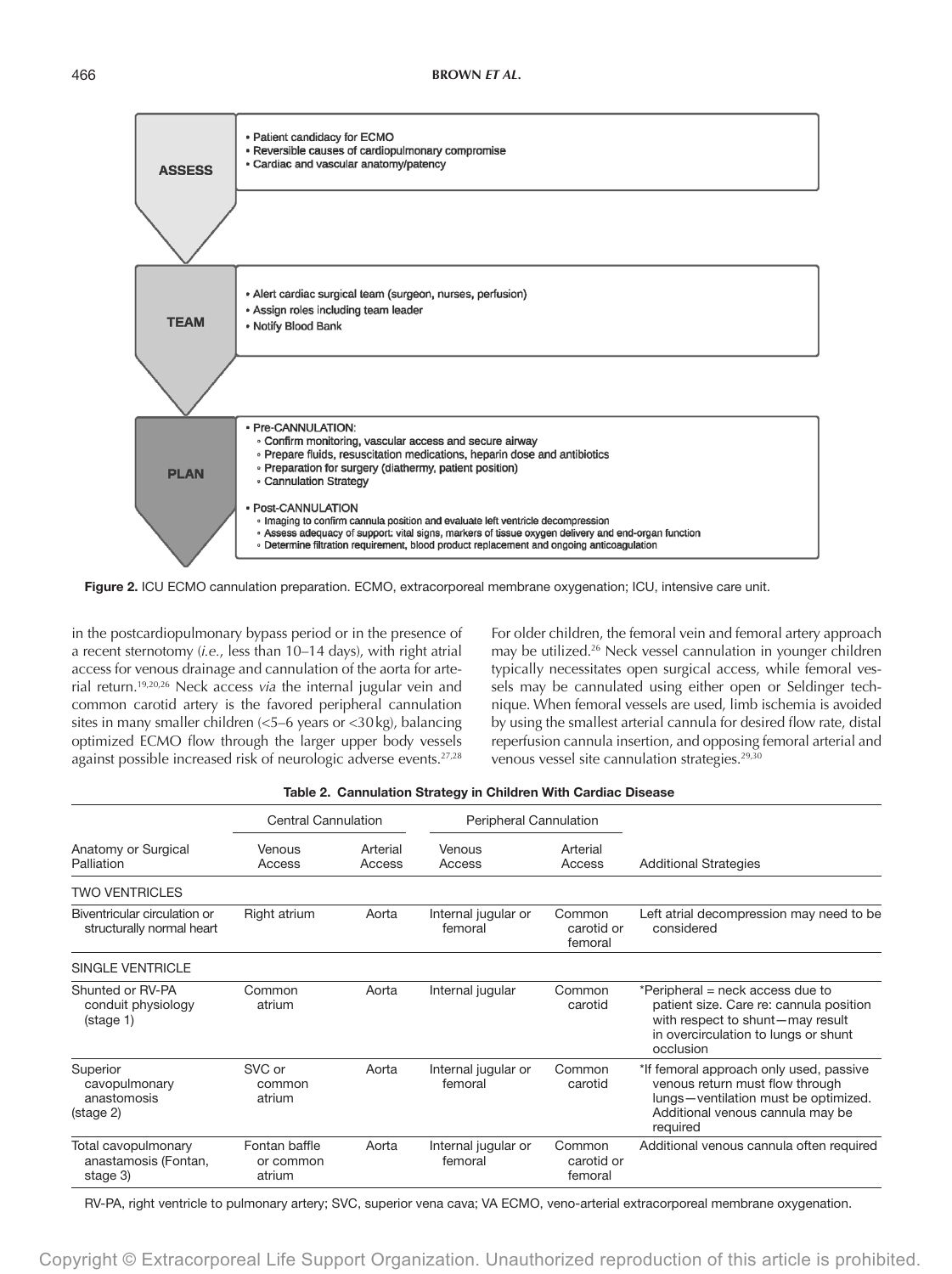

Figure 3. Determinants of tissue oxygen delivery on veno-arterial ECMO. ECMO, extracorporeal membrane oxygenation.

Children with congenital heart disease are at risk of peripheral vessel occlusion due to cardiac catheterization access, and knowledge of vessel patency is important before attempted cannulation.10 This is particularly relevant for children with single-ventricle physiology palliated to cavopulmonary circulations who often require multisite cannulation to maximize venous drainage (Table 2).

If ventricular function is inadequate to open the aortic valve during systole, left ventricular diastolic pressure and left atrial pressure increase resulting in inadequate myocardial decompression, subendocardial ischemia, and pulmonary venous congestion. Decompressing the hypertensive left atrium can be achieved by atrial septostomy, left atrial cannulation (directly or *via* catheter crossing the atrial septum), left ventricular venting *via* an open approach,31–34 or an axial transaortic valve pump (Impella Abiomed, Danvers, MA) device.<sup>35</sup> Left atrial decompression performed early (<18 hours postcannulation) minimizes the duration of ECMO and mechanical ventilation.34

In children with congenital heart disease, predominant right ventricular failure can be observed in patients in the post-operative period (*e.g.,* patients with Tetralogy of Fallot or Ebstein's anomaly). Here, a special case can be made for VA ECMO for right-sided support. This can be achieved *via* standard cannulation or with targeted support by cannulation of the right atrium (venous cannula) and the pulmonary artery (arterial cannula), facilitating oxygenation and supplementing subpulmonary ventricle function. Isolated right ventricular support, therefore, warrants central cannulation.<sup>36,37</sup>

## **Mode of Support Practice Points**

- 1. Central cannulation is used following recent sternotomy.
- 2. Peripheral cannulation in infants is *via* the neck and, for older children, the femoral vessels.
- 3. Consider preplanning a cannulation strategy in patients with congenital heart disease and difficult vascular access.
- 4. Early evaluation for the need for cardiac decompression in the setting of severe myocardial dysfunction without native ejection.

## **Management During Extracorporeal Life Support**

Tissue oxygen delivery is determined by the sum of patient and ECMO output which independently contribute to oxygen delivery (Figure 3).

## *Systemic Blood Flow*

Normal homeostatic mechanisms maintain  $DO<sub>2</sub>$  to oxygen consumption  $(VO_2)$  at a ratio of 5:1 (20% extraction). During shock states, a  $DO_2:VO_2$  ratio of less than 2:1 (50% extraction) leads to anaerobic metabolism and metabolic acidosis. The goal during VA ECMO support is to maintain DO<sub>2</sub> as close to normal as possible—at least three times VO<sub>2</sub> (ratio of >3:1). During VA ECMO, the systemic oxygen extraction is continuously monitored *via* the drainage cannula (SVO<sub>2</sub>), and as the arterial oxygen concentration and hemoglobin are known, a  $DO<sub>2</sub>:VO<sub>2</sub>$  ratio can be monitored. If the arterial saturation is 100% and the SVO<sub>2</sub> is 80% the ratio is 5:1. So adjusting flow and hemoglobin to maintain SVO<sub>2</sub> >66% assures that the goal of DO<sub>2</sub>:VO<sub>2</sub> >3 is met. Typically, this is achieved with a cardiac index of  $2.5-3 \text{ L/min/m}^2$  or  $100-150 \text{ ml/kg/min}$  in infants, 70–100mL/kg/min in larger child. Further details available in the ELSO Red Book.38

To commence VA ECMO support after cannulation, pump flow is gradually increased until adequate flow (as above) is achieved. Blood flow is subsequently decreased to the lowest level that will provide adequate support to meet cellular metabolic demands (typically a cardiac index of 2.5–3L/min/ m2 or 100–150ml/kg/min in infant, 70–100mL/kg/min in larger child). Ideally, arterial pulse pressure will be at least 10mm Hg, indicating systemic ventricular ejection, which reduces the risk of systemic ventricular thrombosis. This may not be achieved if ventricular function is poor, despite inotropic support, and should prompt consideration of left atrial decompression or alternate support strategies. Inability to achieve desired blood flow or ongoing evidence of inadequate cardiac output necessitates urgent consideration of adjustment or additional drainage cannulae. Because the pulse pressure is low, the mean systemic arterial pressure will be somewhat lower than normal. In addition, patients placed on ECMO for cardiac support are often managed with inotropes before ECMO initiation. As these drugs are titrated down, systemic vascular resistance (SVR) decreases, and systemic pressure falls proportionately. If the perfusion pressure is inadequate (low urine output and poor perfusion), systemic arterial pressure can be increased by increasing pump flow, transfusing blood products, or titrating vasopressor infusions.

## *Oxygenation*

The rated flow is the blood flow rate at which venous blood with a saturation of 75% and hemoglobin of 12 g/dl exits the gas exchange device with a saturation of 95%. The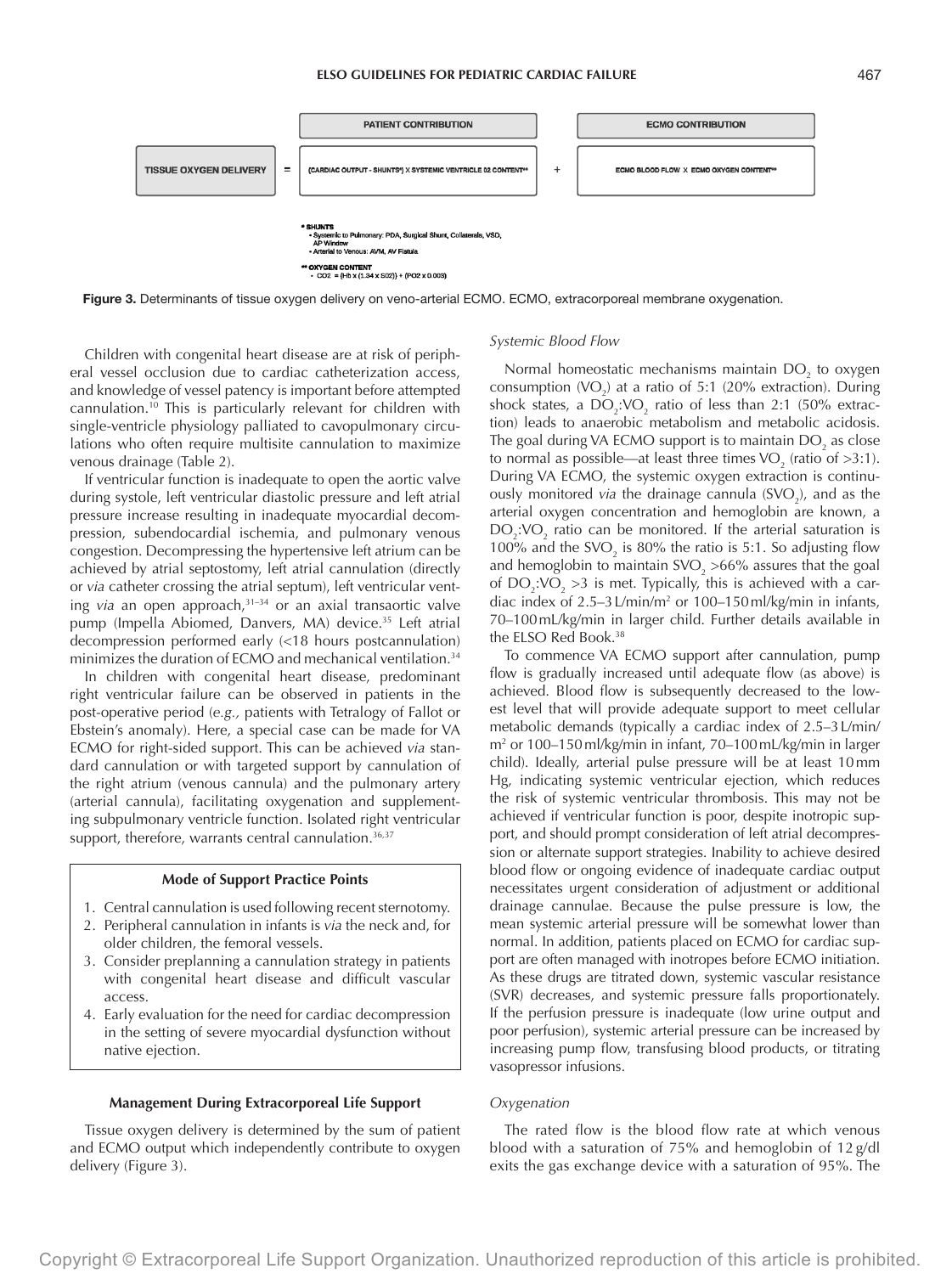rated flow is a standard to compare the maximum oxygenation capacity of gas exchange devices and is determined by surface area and blood path mixing. As long as the blood flow is below recommended rated flow for that gas exchange device (and the inlet saturation is 70% or higher), the oxyhemoglobin saturation at the outlet should be greater than 95%. Usually, the outlet saturation will be 100%, and the p $O_2$  will be over 300 mm Hg. If the fraction of oxygen on the sweep gas (FdO<sub>2</sub>) is 100%, at or below the device rated flow, and the outlet saturation is less than 95%, the gas exchange device is not working at full efficiency (due to irregular flow, clotting). It may be necessary to replace it. Oxygen delivery from the circuit should be adequate for full support (systemic saturation greater than 95% at low ventilator settings and FiO<sub>2</sub>). AVO<sub>2</sub> difference should be less than 20–30%. In states of high oxygen demand or poor oxygen delivery (low cardiac output, impaired lung gas exchange), maintaining the hematocrit over 40% (hemoglobin  $\sim$ 12 g/dl) can optimize oxygen delivery. Patients with already impaired oxygen delivery, such as those with palliated single-ventricle physiology, should be maintained with a hematocrit above 40%, particularly during partial VA ECMO support and in preparation for weaning. Target pa $\mathrm{O}_2$  should be maintained within normal limits, as hyperoxia during VA ECMO support has been associated with mortality.<sup>39</sup>

#### *Carbon Dioxide Clearance*

 $\mathrm{CO}_2$  transfer across the membrane lung is more efficient than that of oxygen, and CO $_{\textrm{\tiny{2}}}$  removal will exceed oxygen uptake.  $\mathrm{CO}_2$  clearance is controlled by the sweep gas flow rate. Increasing sweep gas flow rate increases  $\mathrm{CO}_2^{\phantom{\dag}}$  clearance but does not affect oxygenation. Initial gas flow to blood flow ratio varies across institutions. As a guide, gas flow rate less than blood flow rate can be used to begin support, with early arterial blood gas monitoring to avoid hypocarbia, aiming for a gradual reduction (over 4–8 hours) in PaCO<sub>2</sub> to minimize rapid shifts in cerebral perfusion in patients who are hypercapnic at the time of cannulation. If the initial PaCO $_2$  is greater than 70 mm Hg, the PaCO $_2$  should be normalized over several hours to avoid rapid changes of cerebral perfusion related to CO<sub>2</sub> and pH, which are associated with neurologic injury and mortality. $^{40,41}$  If CO<sub>2</sub> clearance is decreased, but oxygenation is adequate, the cause is usually water accumulation within the gas compartment of the membrane lung. This may be cleared by intermittently increasing sweep gas flow to a higher rate.

## **Goals Following Cannulation Practice Points**

- 1. Following ECMO initiation, inability to achieve desired blood flow or ongoing evidence of inadequate tissue oxygen delivery requires an urgent reassessment of ECMO strategy/cannulation.
- 2. With myocardial recovery, the patient's contribution to systemic oxygen content and oxygen delivery increases and may require adjustments to ventilation/FiO $_{\textrm{\tiny{2}}}$ .
- 3. Increasing the sweep flow will increase  $CO<sub>2</sub>$  clearance but will not improve oxygenation.

# *Anticoagulation; See Extracorporeal Life Support Anticoagulation Guideline and Extracorporeal Life Support Red Book, Ch 7*

Unfractionated heparin (UFH) remains the most commonly utilized anticoagulant for pediatric ECMO.38,42 A bolus dose of UFH (50–100 units/kg) is given at cannulation and subsequently administered as a continuous infusion (Figure 2). The goal is to maintain circuit flow without thrombosis despite artificial circuit exposure. Anticoagulation therapy and monitoring strategies vary between institutions and according to patient diagnosis and thrombotic *versus* bleeding considerations.43 Neonates and infants pose particular challenges due to physiologic differences in hemostasis.44,45 Extracorporeal membrane oxygenation programs must develop an institutional approach to monitoring and managing anticoagulation for patients.46

In recent years, some programs have evolved protocols incorporating direct thrombin inhibitors (DTIs) such as bivalirudin and argatroban, citing some practical and theoretical benefits.47,48 While initially limited to specific instances in which UFH was specifically contraindicated (*e.g.*, heparininduced thrombocytopenia, heparin-induced thrombocytopenia [HIT], and heparin resistance) the relative predictability of response and stability in patients on long-term support have led to increased adoption and preferential use in some programs. Advantages of the use of DTIs include the ability to treat or prevent HIT, the lack of dependence on antithrombin, and reduced time to achieving steady-state concentrations due to their short half-life (25 minutes for bivalirudin and 45 minutes for argatroban).47,49 Relative disadvantages of DTIs include higher cost (10–70× that of UFH in some institutional comparisons) and the lack of reversal agents (mitigated by short half-life). Due to the lack of reversal agents, DTIs are less commonly utilized for cardiopulmonary bypass, and transition from heparin as used in the operating room must be managed carefully, especially for patients with recent cardiotomy and central cannulation.

Viscoelastic tests, including thromboelastography or rotational thromboelastometry are whole-blood assays measuring the rapidity and strength of thrombus formation. These tests provide additional data to standard coagulation panels on clotting time, clot formation time, the firmness of clot formation, and clot lysis. They are particularly beneficial in diagnosing specific aspects of coagulopathy in bleeding patients, such as those supported for failure to wean from cardiopulmonary bypass after complex reconstruction. These tests can identify states of fibrinolysis and help guide targeted treatment of specific factor or component deficiencies.

Indications for blood product administration relate to patient and circuit factors, specifically bleeding, evidence of thrombus formation, and flow rates. Centers should refer to the ELSO anticoagulation guideline for detail.

## *Blood Product Administration*

Patients often receive blood products to maintain hemoglobin and product targets on ECMO.<sup>50-52</sup> In the recent Pediatric Critical Care Transfusion and Anemia Expertise Initiative consensus statements regarding red blood cell transfusion in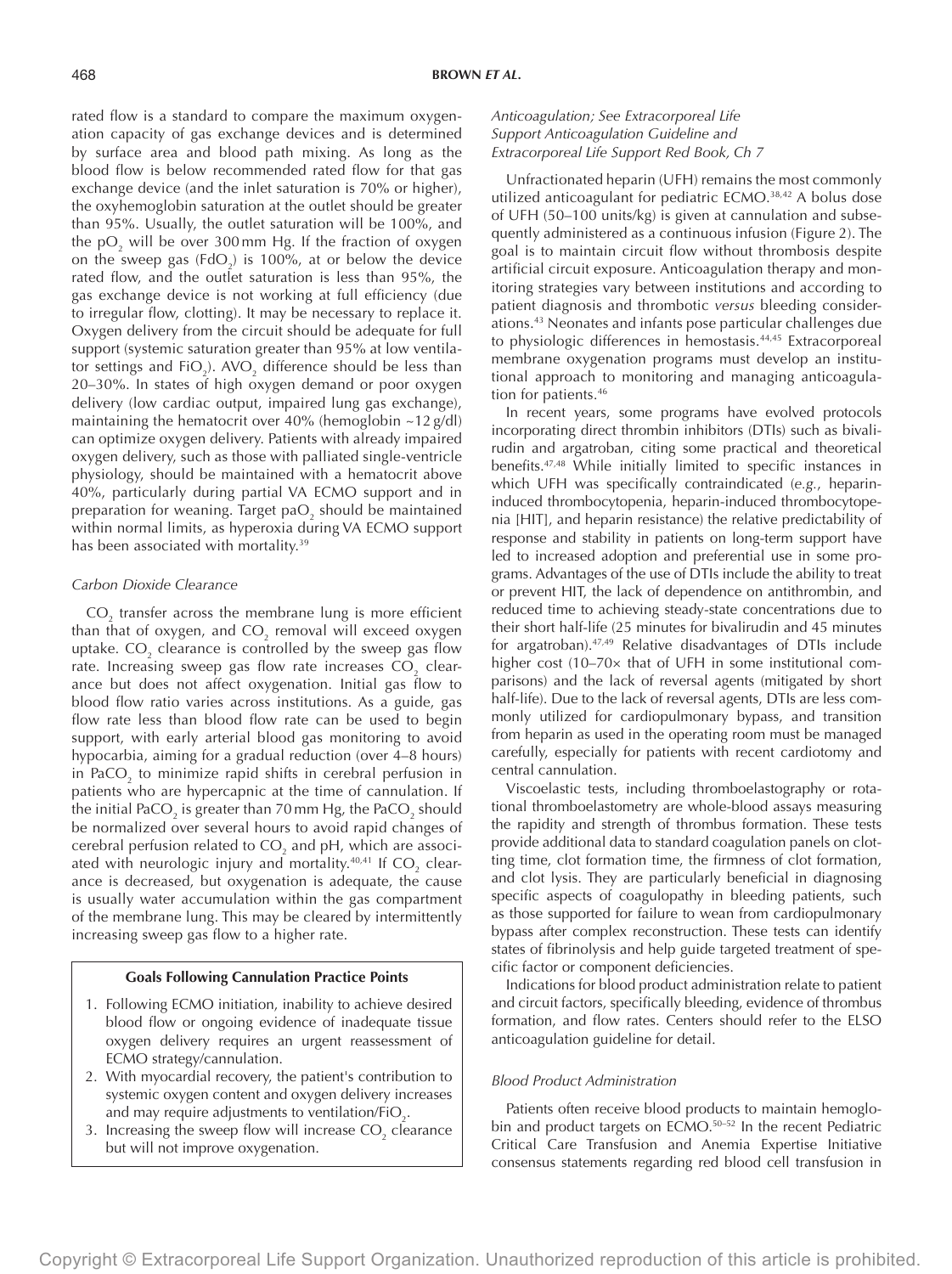| Vasoactive<br>support | Indication and Benefits and Specific Risks                                                                                                                                                                      | Medication                        | <b>Starting Dose Range</b>                       |
|-----------------------|-----------------------------------------------------------------------------------------------------------------------------------------------------------------------------------------------------------------|-----------------------------------|--------------------------------------------------|
| Inotrope              | Enhancement of contractility in a patient with severe cardiac dysfunction<br>to facilitate aortic valve opening and prevent stasis of blood in the<br>systemic ventricle and aortic root                        | Epinephrine<br>Dobutamine         | $0.02 - 0.05$ $\mu$ g/kg/min<br>$5 \mu g/kg/min$ |
|                       | To optimize blood pressure and end-organ perfusion<br>Does not facilitate myocardial rest                                                                                                                       |                                   |                                                  |
| Vasopressor           | Peripheral vasoconstriction is indicated in a patient on VA ECMO for<br>distributive shock, on maximal circuit blood flow with inadequate<br>cardiac output to optimize blood pressure and end-organ perfusion. | Norepinephrine<br>Vasopressin     | $0.02 - 0.05 \mu q/kg/min$<br>0.01-0.06 IU/kg/hr |
| Vasodilator           | Peripheral vasodilation will reduce systemic afterload improving circuit<br>blood flow and systemic perfusion as well as decreasing left ventricle<br>afterload, promoting ejection                             | Sodium nitroprusside<br>Milrinone | $0.5-3$ µg/kg/min<br>$0.25 - 1.0$ $\mu$ g/kg/min |

Table 3. Indications for vasoactive infusion during VA ECMO support for cardiac indications

VA ECMO, veno-arterial extracorporeal membrane oxygenation.

critical illness, there was insufficient evidence for a specific red blood cell transfusion threshold for children on ECMO,<sup>53</sup> instead recommending transfusion decision-making to take into account evidence of inadequate systemic or regional oxygen delivery, adoption of blood conservation procedures and minimization of donor exposure.<sup>54</sup> Many center protocols maintain hemoglobin between 10–12g/dl. There is some evidence that children on ECMO are more likely to have bleeding complications with a platelet count below 80,000; however, this may depend on the age of the patient and other factors such as recent cardiac surgery and cannulation strategy.<sup>50,55</sup> Centers should refer to the ELSO anticoagulation guideline for suggested transfusion targets and thresholds.

#### **Patient Management During Extracorporeal Life Support**

## *Cardiovascular*

**Heart rate and rhythm.** Veno-arterial ECMO is capable of providing full cardiac output during cardiac arrythmias. However, arrhythmia can increase myocardial oxygen demands, delay ventricular recovery, and if associated with a lack of cardiac ejection, can lead to ventricular distension and inadequate myocardial decompression. Restoration of sinus rhythm and atrioventricular synchrony with antiarrhythmic therapy, overdrive pacing, direct current cardioversion, and electrophysiological ablation should be considered.

**Blood pressure and vasoactive medications.** Patient blood pressure is determined by two modifiable factors: blood flow (pump flow plus native cardiac output, Figure 3), and SVR. The pulse pressure is narrow when the native cardiac output is minimal on full VA ECMO support. Ideally, the arterial pulse pressure is at least 10 mm Hg, with left ventricle ejection reducing intracardiac thrombosis risk. Severely reduced left ventricular systolic function may prevent ejection against the VA ECMO flow, even with inotropic support. This should prompt early consideration of left atrial decompression or alternate support strategies. Adequacy of systemic cardiac output is determined by an assessment of clinical parameters of tissue oxygen delivery: warmth and color of extremities, urine output, lactate, premembrane oxygen saturation or AVO<sub>2</sub> difference, and NIRS.<sup>56</sup> In the setting of inadequate cardiac output with hypotension, after addressing hypovolaemia, VA ECMO flow can be increased

or inotropes or vasopressors commenced (Table 3). Signs of low cardiac output with hypertension on ECMO may necessitate optimization of sedation and use of vasodilator infusions. To maintain some intracardiac and pulmonary blood flow, target VA ECMO flow can be around 80% of venous return, reflected by pulse pressure of approximately 10 mm Hg monitored with an invasive arterial line. Changes in arterial waveform may reflect myocardial recovery or an acute complication (circuit dysfunction, reduced preload, increased afterload).

#### *Ventilator Management*

Ventilation management on ECMO should minimize lung injury and optimize lung function to facilitate ECMO separation with cardiac recovery. Of note, for patients cannulated *via* femoral vessels with poor lung function, as cardiac function recovers, it is native lung function that determines oxygen content of antegrade flow from the heart into coronary arteries and head and neck vessels. These patients may consequently require higher  $FiO_2 \pm$  positive end-expiratory pressure (PEEP) than the "lung rest" settings used when patients are supported on ECMO for pulmonary indications.

Suggested protective lung strategy: Pressure-limited ventilation, PEEP (8–10 cm H $_{2}$ O), tidal volume <6–8 ml/kg ideal body weight, peak inspiratory pressures <18–20 cm  $\rm H_2O$ , with a low rate (10 bpm).57–60

No single ventilation strategy is universally practiced, and the suggested strategy may need modification in patients with an open sternum or pulmonary/intrathoracic pathology.<sup>61,62</sup> Adjuncts to mechanical ventilation may include suctioning, use of ventilator, bronchoscopy, and prone positioning.<sup>63,64</sup> It may be appropriate in carefully selected patients to allow spontaneous breathing or extubate in the absence of lung pathology.

#### *Fluid Management, Blood Volume, and Fluid Balance*

After stability has been achieved following cannulation, resuscitation, and blood product replacement, diuresis should be instituted to target euvolemia. If pharmacologic diuresis is ineffective, continuous ultrafiltration or renal replacement therapies can be used, often incorporated into the ECMO circuit.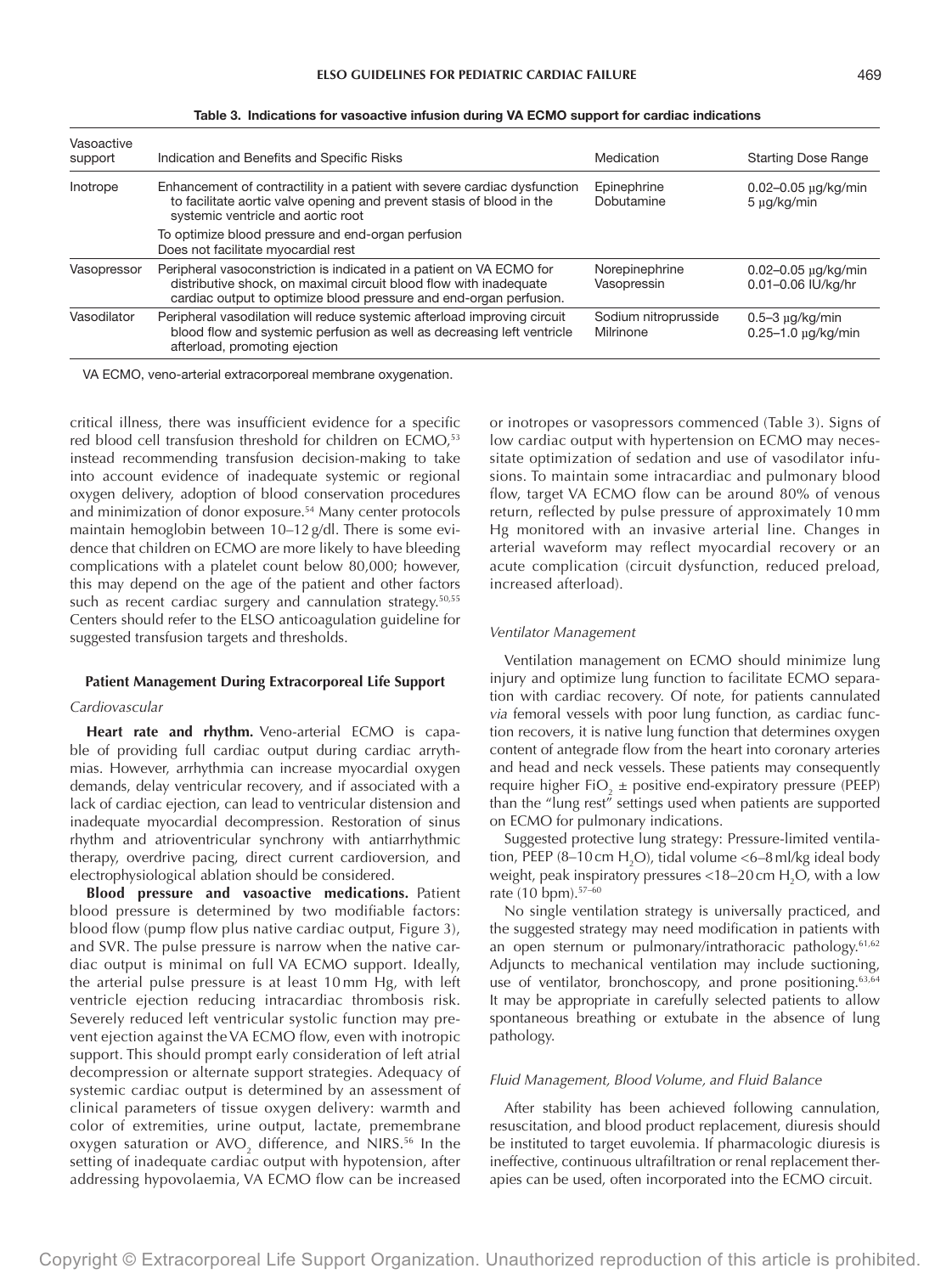

# *Neurology and Sedation (Also See Extracorporeal Life Support Sedation Guideline)*

Neurologic complications (hemorrhage, thrombosis, and seizures) are relatively common and adversely affect morbidity and survival outcomes of children on ECMO for cardiac indications.21,65–67 Risk factors include weight <3kg, gestational age less than 34 weeks, CPR, degree of precannulation vasoactive support, and acidosis.<sup>21,68</sup> Surveillance for neurologic events includes daily clinical examination if feasible, screening cranial ultrasounds, and EEG with more definitive neuroimaging (CT brain) recommended to detect intracranial hemorrhage or embolic events if heightened concern. Intermittent or continuous EEG monitoring is recommended as seizures may only be detected electrographically, but this is not universally available.<sup>67</sup>

Analgesia and sedation strategies for patients supported on ECMO reflect strategies for critically ill children, trending towards minimizing sedation, permitting spontaneous movement, and facilitating neurologic assessment. While permitting awake ECMO is not practically possible in neonates on VA ECMO, it may be carefully considered in a select group of older children who have secure peripherally placed ECMO cannulae, good circuit function, closed-chest, and a level of understanding that will permit wakefulness without discomfort and anxiety, along with full engagement of wider multidisciplinary team and caregivers including parents/guardians. A multidisciplinary approach with protocolized management of sedation as per institutional preferences is recommended. Opioids have been the mainstay of sedation management, but increasingly dexmedetomidine is being used over benzodiazepines. Dosing requirements may be elevated, as drugs are adsorbed into the circuit, tolerance can develop, and hemofiltration may remove administered drugs.<sup>69,70</sup> For example, midazolam, lorazepam, and fentanyl can show reductions greater than 50% in levels due to adsorption to the ECMO circuit.<sup>71</sup> A practice of daily interruption of sedation medications on ECMO in neonates and infants, particularly if impaired renal and liver function, may be considered to prevent the accumulation of sedative agents and reduce tolerance and later effects of sedation withdrawal. Assessment and management of delirium and overlap with signs of sedation withdrawal is an important consideration and should not be missed in children supported on ECMO.

## *Nutrition*

Enteral nutrition in patients receiving VA ECMO is well tolerated, provides adequate nutrition, is cost-effective, and has minimal risk.72,73

## *Infection*

Infectious complications are frequent and are associated with mortality.<sup>3,19,24</sup> The most important risk factor is support duration.74 Vigilance is essential, as standard markers (temperature, white cell count, inflammatory markers) may not adequately reflect the presence (or absence) of infection. There is little evidence to support routine surveillance cultures or the use of prophylactic antibiotics outside of that for administration within 30 minutes of emergent surgical procedures.<sup>75</sup>

## *Endocrine*

Normoglycemic targets are effective for pediatric cardiac patients on ECMO.<sup>76,77</sup>

#### **Patient Management Practice Points**

- 1. Arrhythmias should be addressed to promote myocardial recovery and cardiac ejection.
- 2. Vasoactive medications can be useful to manipulate SVR, complement VA ECMO flow and optimize tissue oxygen delivery (Table 3).
- 3. Inotropes may promote cardiac ejection and decompression but do not facilitate myocardial rest.
- 4. Attention should be given to oxygenating blood traversing the pulmonary vasculature in the setting of femoral VA ECMO to avoid differential oxygenation.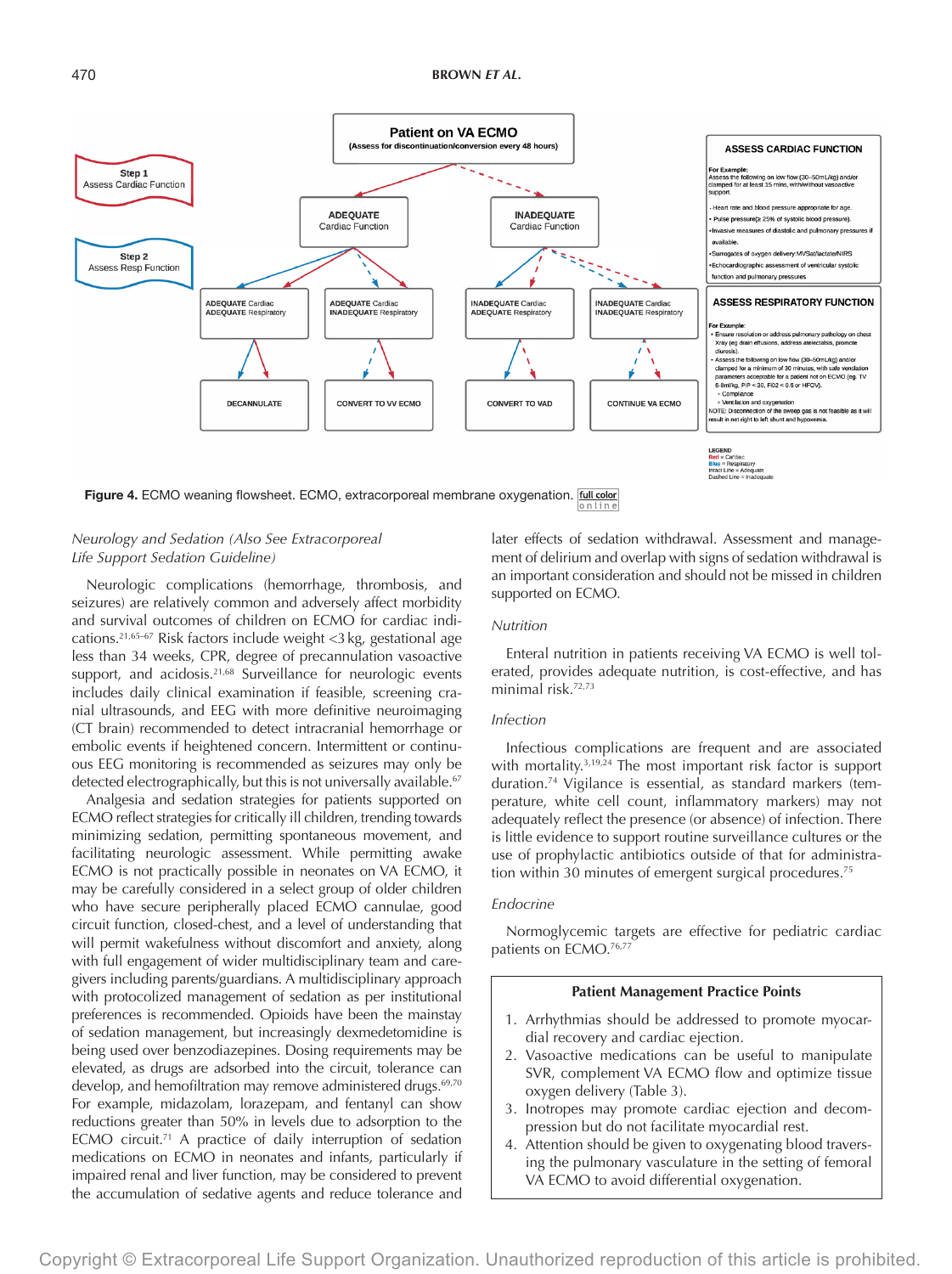# *Weaning Off Extracorporeal Life Support and Decannulation*

Successful VA ECMO wean is defined as discontinuation of mechanical circulatory support because the patient improved and is expected to recover.<sup>78</sup> Assessment of readiness to wean should occur at regular intervals of 24–48 hours from the time of ECMO cannulation (Figure 1). Factors for consideration before weaning VA ECMO (shown in Figure 4) include the patient phenotype being compatible with recovery, preserved lung function, end-organ function recovering, and improved myocardial function with vasopressors and inotropes at low levels (*e.g.* epinephrine/norepinephrine ≤0.02–0.05 μg/kg/min or dopamine/dobutamine <5 μg/kg/min).79,80

## *Timing of Myocardial Recovery*

The clinical course of myocardial improvement may be rapid, for example, 24 hours to 5 days, postcardiotomy or cardiopulmonary bypass, or more prolonged in the case of primary myocardial dysfunction or prolonged ischemia before correction of the cardiac lesion.81–85 While the former may be well supported with ECMO, those with prolonged myocardial dysfunction (>7-10 days) should be considered for other forms of mechanical circulatory support as end-organs recover (Figure 4).<sup>81,86</sup>

## *Signs of Myocardial Recovery*

While supported on VA ECMO, evidence of myocardial recovery includes increasing pulse pressure, increasing systolic pressure, rising end-tidal  $\mathrm{CO}_{2^{\prime}}$  and improving ventricular systolic function on echocardiography.80,87–89 Loading conditions impact assessment of ventricular systolic function on ECMO, but other parameters (aortic velocity time integral ≥10cm, left ventricular ejection fraction >20–25%, and lateral mitral annulus peak systolic velocity ≥6cm/s) under low flow conditions have been predictive of successful ECMO decannulation in adult patients with cardiogenic shock.<sup>80,89</sup>

## *Special Considerations*

**Left atrial decompression.** In patients whose support includes a left atrial vent or atrial septostomy, lower vent flows, and a drop in circuit, mixed venous oxygenation coincide with left ventricular recovery. Tolerating left atrial or left ventricular vent clamping and subsequent removal are initial steps towards weaning.

**Systemic to pulmonary artery shunts.** Some patients require partial occlusion of their systemic to pulmonary artery shunt or right ventricle to pulmonary artery (RV-PA) conduit to achieve sufficient systemic perfusion on ECMO. In these patients, the surgeon may need to adjust or remove the partial occlusion to balance pulmonary and systemic blood flow during weaning and trialing off ECMO. RV-PA conduits, valved or otherwise, usually do not require any restriction to balance systemic and pulmonary blood flows on ECMO.

## **Weaning With LA Decompression Practice Points**

- 1. If myocardial recovery has occurred, clamping of the LA/LV line should improve native cardiac output (increase pulse pressure).
- 2. Clamping and removal of the LA/LV line and confirmation of sustained LV decompression can be the first component of a staged ECMO wean.

# *Weaning and Trailing Off Extracorporeal Membrane Oxygenation*

Weaning is the term applied to the reduction of ECMO flow, which accompanies myocardial recovery. It may be conducted over several days. The purpose of weaning ECMO is to determine if the patient is ready to trial-off ECMO. The weaning process varies according to institutional and patient factors but would commonly occur over 4–8 hours with a gradual decrease in ECMO flows while optimizing lung ventilation strategy, intravascular volume status, and vasoactive medications. The purpose of the trial-off (15 minutes to 2 hours) is to determine if the patient is ready for decannulation. Clinical examination, targeted echocardiography, and serial laboratory parameters should be used to assess the adequacy of cardiac output and ventricular function during ECMO weaning. Once the patient has demonstrated satisfactory hemodynamics on minimum ECMO support, typically around 50ml/kg/min, it is reasonable to trial the patient off ECMO. The main risk during ECMO Trial-Off is circuit thrombus. Extracorporeal membrane oxygenation should not be reduced below the lowest compatible with the oxygenator in the circuit. The risk of clot formation depends on anticoagulation, circuit size, existing clot burden, and circuit complexity. Adequate anticoagulation during ECMO trial-off must be maintained (using either infusions or intermittent boluses). It is usual to carry out a trial-off ECMO for 1–2 hours before decannulation.

There are two broad trial-off strategies:

- 1. Clamp trial. This is the classic approach. Clamping the cannula proximal to the patient (clamp trial) allows complete separation of the patient from the circuit; circuit flow is maintained around the bridge. Adequate anticoagulation should be established in the ECMO circuit to slow thrombosis of the cannulae and lines during the noflow state. Every 10–15 minutes, the cannulae are intermittently flushed by releasing the clamps and clamping the bridge for 15–30 seconds.
- 2. Pump-controlled retrograde trial-off is a more recently described technique that has been shown to be a safe, simple, and reproducible approach. This relies on the retrograde flow generated by the patient's native cardiac output to maintain circuit integrity, provides a 'stress test' to evaluate cardiorespiratory reserve during the trial period off ECMO by creating an obligatory left to right shunt. $90,91$  This method avoids manipulation of the ECMO circuit without insertion of an arteriovenous bridge and circuit clamping.
- 3. Some centers omit the trial-off completely and just discontinue ECMO after weaning but leave the cannula in place, fill them with heparinized saline and run a heparin flush through the cannula to maintain patency. Decannulation is then carried out after several hours if the patient remains stable.

# *Preparation for Extracorporeal Membrane Oxygenation Wean, Trial-Off, and Decannulation*

Physiologic conditions during the wean should closely approximate those after decannulation, including optimized volume status and consideration of inotropy commencing several hours before weaning. Preparing for ECMO trial-off and decannulation should include: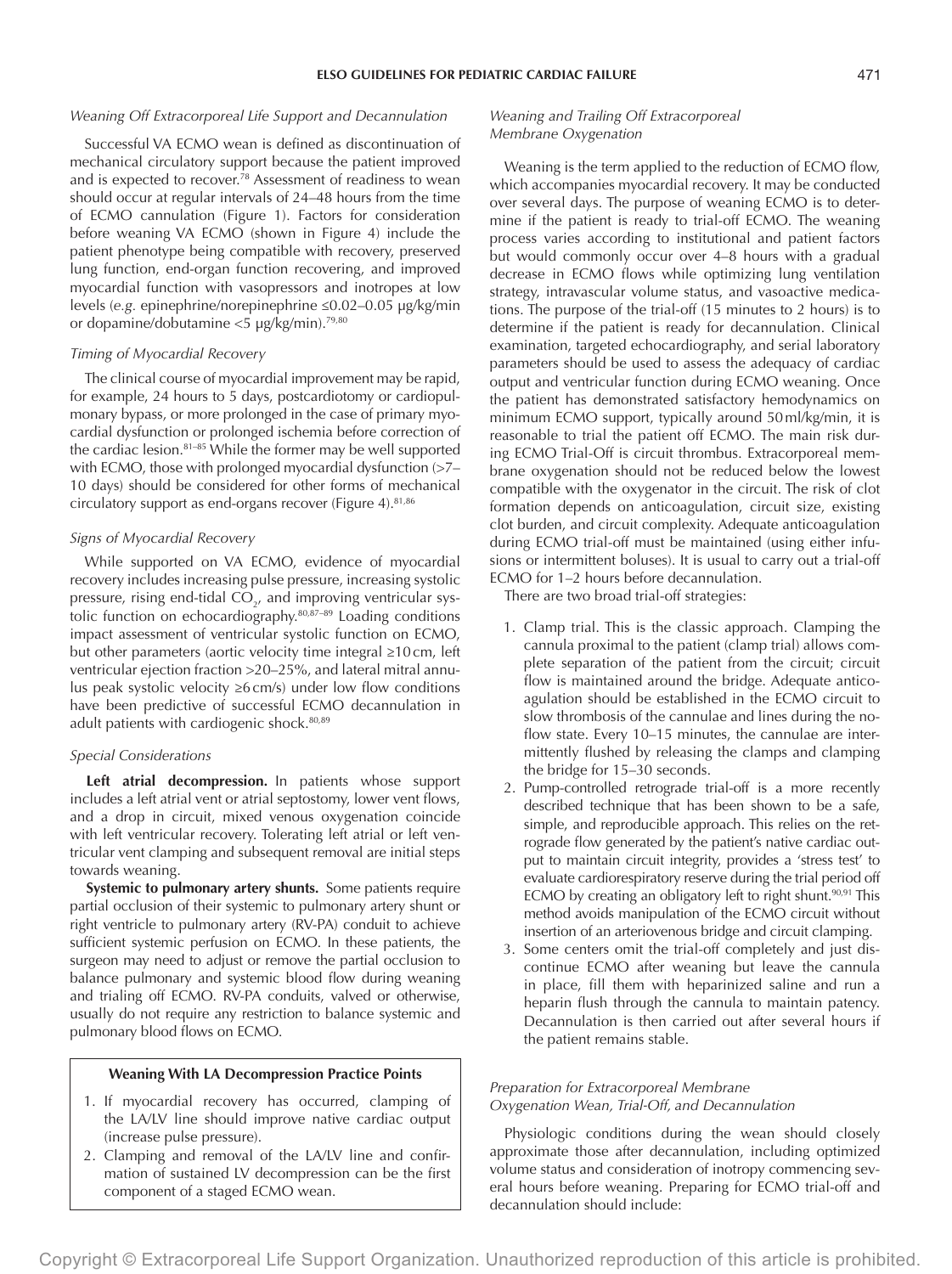## 472 **BROWN** *ET AL***.**

- 1. Confirm endotracheal tube position. Optimize ventilation and lung recruitment for adequate oxygenation and ventilation. Consider transition to VV-ECMO if ventilation is contributing to the failure to wean (Figure 4);
- 2. Correct hematological and metabolic abnormalities;
- 3. If temporary pacing wires are available, connect and test pacemaker;
- 4. Consider the use of inhaled nitric oxide or pulmonary vasodilator therapy in lesions that may predispose to pulmonary hypertension;
- 5. Optimize preload (central venous pressure [CVP] > 5mm Hg) and determine inotropic medication plan (often epinephrine 0.02–0.05 µg/kg/min or dopamine/dobutamine 3–5 µg/kg/min);
- 6. ECMO flows are reduced (by 20ml/kg/min increments). Clinical hemodynamic assessment of HR, BP, and CVP should determine the timing of further decrements inflow. If hemodynamic parameters remain within acceptable limits with minimal change post wean, flows can continue to be further reduced;
- 7. Assessment of clinical status, lactate,  $AVO<sub>2</sub>$  difference, and respiratory gas exchange (arterial blood gas) should be made at low ECMO flow (50ml/kg/min);
- 8. Echocardiography may be used for assessment of systolic ventricular function, estimation of RV pressures, adequacy of volume status, and additional evaluation for valvular regurgitation/stenosis;
- 9. During weaning, the adequacy of cardiac output and respiratory gas exchange should be assessed, and ongoing requirement for support should be determined (Figure 4).

VA ECMO decannulation can be performed in the operating room or the intensive care unit according to local protocols. Potential complications should be considered, including low cardiac output, pulmonary hypertension, bleeding, arrhythmias, and the need to rapidly reinitiate VA ECMO support. Candidacy for recannulation should be discussed before attempting weaning and decannulation since survival declines with subsequent ECMO runs. 82,92,93

Decannulation is a surgical operation that should be supervised by a suitably qualified surgeon and undertaken with formal general anesthesia and aseptic technique. The circuit tubing proximal to the cannula should be prepared and placed in the operative field. When removing a venous cannula, venous air embolism may occur through the cannula side holes if the patient is breathing spontaneously. This is prevented by either a Valsalva maneuver on the ventilator or by the use of short-term pharmacological paralysis. For peripheral cannulation, vascular reconstruction may be required depending on the cannulation technique. For central cannulation, chest closure can be considered if the ventricular function has improved significantly and indices of end-organ oxygen delivery are reassuring.

## *Failure to Wean*

Failure to progress according to expected timing for etiology of cardiovascular failure should be investigated early to assess for residual lesions, inadequacy of hemodynamic or pulmonary support, or alternate diagnoses.<sup>20,31</sup> Cardiac catheterization may reveal residual lesions amenable to surgical or interventional correction not apparent on echocardiography.94,95 With each attempt at weaning, the underlying cause of failure to wean (pulmonary, cardiovascular, or cardiopulmonary) should be determined to target optimal mechanical support strategies (Figure 4).

## *Risk Factors for Death*

The mortality associated with pediatric cardiac ECMO is between 45% and 50% depending on the indication.1,19,20 Risk factors for mortality in children on ECMO for cardiac indications include acute renal failure, bleeding, and pre-ECMO lactatemia and acidosis with delayed resolution post-ECMO initiation and ECMO duration.19,96–101 Primary cardiac diagnosis has a significant bearing on mortality, in particular patients with single-ventricle physiology.<sup>6</sup> If myocardial function remains poor despite optimization of ECMO support and identification and management of residual lesions, consideration may be given to transition to longer-term device support (Figure 4). Such transition to longer-term VAD should occur along with assessment for cardiac transplantation. Transparent discussions with patient families and decision-makers must occur regarding the risk of mortality increasing over the course of longer duration VA ECMO. Setting expectations and goals of care in the event of failure of organ recovery should be built over the ECMO course, with shared values informing end-of-life care.

## **Acknowledgment**

The authors thank Elaine Cooley, MSN RN, and Peter Rycus, MPH for the help in the overall process.

## **References**

- 1. Barbaro RP, Paden ML, Guner YS, *et al*; ELSO member centers: Pediatric Extracorporeal Life Support Organization Registry International Report 2016. *ASAIO J* 63: 456–463, 2017.
- 2. Organization ELS: Registry Report International Summary. Extracorporeal Life Support Organization. 2020. Available at: [https://www.elso.org/Registry/Statistics/InternationalSummary.](https://www.elso.org/Registry/Statistics/InternationalSummary.aspx) [aspx.](https://www.elso.org/Registry/Statistics/InternationalSummary.aspx) Accessed September 6, 2020.
- 3. Mascio CE, Austin EH III, Jacobs JP, *et al*: Perioperative mechanical circulatory support in children: An analysis of the Society of Thoracic Surgeons Congenital Heart Surgery Database. *J Thorac Cardiovasc Surg* 147: 658–64: discussion 664, 2014.
- 4. Misfeldt AM, Kirsch RE, Goldberg DJ, *et al*: Outcomes of singleventricle patients supported with extracorporeal membrane oxygenation. *Pediatr Crit Care Med* 17: 194–202, 2016.
- 5. Sherwin ED, Gauvreau K, Scheurer MA, *et al*: Extracorporeal membrane oxygenation after stage 1 palliation for hypoplastic left heart syndrome. *J Thorac Cardiovasc Surg* 144: 1337–1343, 2012.
- 6. Kulik TJ, Moler FW, Palmisano JM, *et al*: Outcome-associated factors in pediatric patients treated with extracorporeal membrane oxygenator after cardiac surgery. *Circulation* 94(Suppl 9): II63– II68, 1996.
- 7. Thiagarajan RR: Extracorporeal membrane oxygenation for cardiac indications in children. *Pediatr Crit Care Med* 17(8 Suppl 1): S155–S159, 2016.
- 8. Jolley M, Thiagarajan RR, Barrett CS, *et al*: Extracorporeal membrane oxygenation in patients undergoing superior cavopulmonary anastomosis. *J Thorac Cardiovasc Surg* 148: 1512–1518, 2014.
- 9. Rood KL, Teele SA, Barrett CS, *et al*: Extracorporeal membrane oxygenation support after the Fontan operation. *J Thorac Cardiovasc Surg* 142: 504–510, 2011.
- 10. Marino BS, Tabbutt S, MacLaren G, *et al*; American Heart Association Congenital Cardiac Defects Committee of the Council on Cardiovascular Disease in the Young; Council on Clinical Cardiology; Council on Cardiovascular and Stroke Nursing; Council on Cardiovascular Surgery and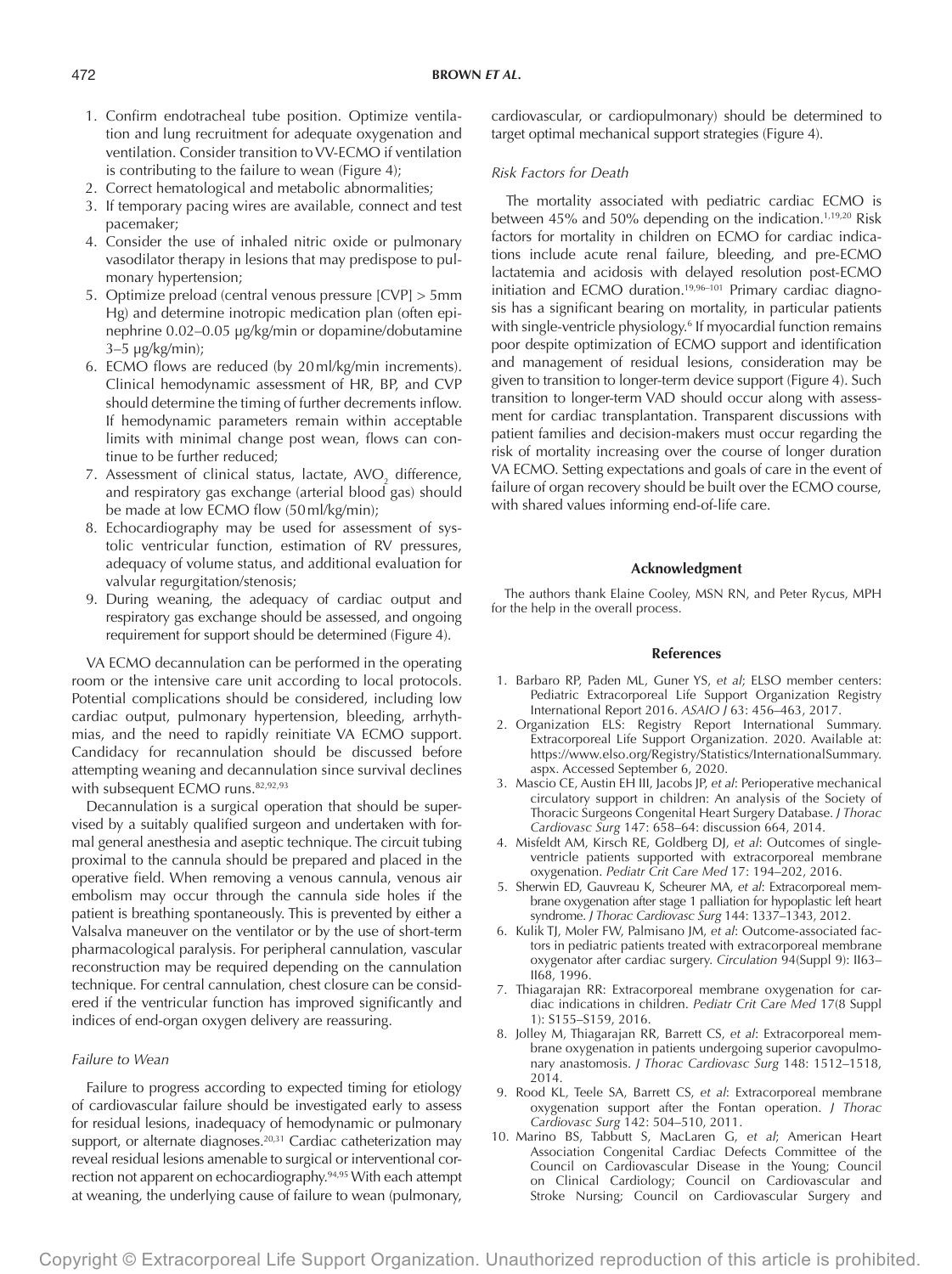Anesthesia; and Emergency Cardiovascular Care Committee: Cardiopulmonary resuscitation in infants and children with cardiac disease: A scientific statement from the American Heart Association. *Circulation* 137: e691–e782, 2018.

- 11. Girotra S, Spertus JA, Li Y, Berg RA, Nadkarni VM, Chan PS; American Heart Association Get With the Guidelines–Resuscitation Investigators: Survival trends in pediatric in-hospital cardiac arrests: An analysis from Get With the Guidelines-Resuscitation. *Circ Cardiovasc Qual Outcomes* 6: 42–49, 2013.
- 12. Gupta P, Jacobs JP, Pasquali SK, *et al*: Epidemiology and outcomes after in-hospital cardiac arrest after pediatric cardiac surgery. *Ann Thorac Surg* 98: 2138–43; discussion 2144, 2014.
- 13. Lasa JJ, Rogers RS, Localio R, *et al*: Extracorporeal cardiopulmonary resuscitation (E-CPR) during pediatric in-hospital cardiopulmonary arrest is associated with improved survival to discharge: A report from the American Heart Association's Get With The Guidelines-Resuscitation (GWTG-R) Registry. *Circulation* 133: 165–176, 2016.
- 14. Meert K, Slomine BS, Silverstein FS, *et al*; Therapeutic Hypothermia after Paediatric Cardiac Arrest (THAPCA) Trial Investigators: One-year cognitive and neurologic outcomes in survivors of paediatric extracorporeal cardiopulmonary resuscitation. *Resuscitation* 139: 299–307, 2019.
- 15. Church JT, Kim AC, Erickson KM, *et al*: Pushing the boundaries of ECLS: Outcomes in <34 week EGA neonates. *J Pediatr Surg* 52: 1810–1815, 2017.
- 16. Gupta P, Gossett JM, Rycus PT, Prodhan P: Extracorporeal membrane oxygenation in children with heart disease and down syndrome: A multicenter analysis. *Pediatr Cardiol* 35: 1421– 1428, 2014.
- 17. Furlong-Dillard JM, Amula V, Bailly DK, Bleyl SB, Wilkes J, Bratton SL: Use of extracorporeal membrane oxygenation and mortality in pediatric cardiac surgery patients with genetic conditions: A multicenter analysis. *Pediatr Crit Care Med* 18: 850–858, 2017.
- 18. Bembea MM, Ng DK, Rizkalla N, *et al*; American Heart Association's Get With The Guidelines – Resuscitation Investigators: Outcomes after extracorporeal cardiopulmonary resuscitation of pediatric In-hospital cardiac arrest: A report from the get with the guidelines-resuscitation and the extracorporeal life support organization registries. *Crit Care Med* 47: e278–e285, 2019.
- 19. Ford MA, Gauvreau K, McMullan DM, *et al*: Factors associated with mortality in neonates requiring extracorporeal membrane oxygenation for cardiac indications: Analysis of the extracorporeal life support organization registry Data. *Pediatr Crit Care Med* 17: 860–870, 2016.
- 20. Howard TS, Kalish BT, Wigmore D, *et al*: Association of extracorporeal membrane oxygenation support adequacy and residual lesions with outcomes in neonates supported after cardiac surgery. *Pediatr Crit Care Med* 17: 1045–1054, 2016.
- 21. Polito A, Barrett CS, Rycus PT, Favia I, Cogo PE, Thiagarajan RR: Neurologic injury in neonates with congenital heart disease during extracorporeal membrane oxygenation: An analysis of extracorporeal life support organization registry data. *ASAIO J* 61: 43–48, 2015.
- 22. MacLaren G, Butt W, Best D, Donath S: Central extracorporeal membrane oxygenation for refractory pediatric septic shock. *Pediatr Crit Care Med* 12: 133–136, 2011.
- 23. Zaleski KL, DiNardo JA, Nasr VG: Bivalirudin for pediatric procedural anticoagulation: A narrative review. *Anesth Analg* 128: 43–55, 2019.
- 24. Brunetti MA, Gaynor JW, Retzloff LB, *et al*: Characteristics, risk factors, and outcomes of extracorporeal membrane oxygenation use in pediatric cardiac ICUs: A report from the pediatric cardiac critical care consortium registry. *Pediatr Crit Care Med* 19: 544–552, 2018.
- 25. Alore EA, Fallon SC, Thomas JA, Vogel AM: Outcomes after extracorporeal life support cannulation in pediatric patients with trisomy 13 and trisomy 18. *J Surg Res* 257: 260–266, 2021.
- 26. Johnson K, Jarboe MD, Mychaliska GB, *et al*; ELSO/Euro-ELSO Neurologic Outcomes Working Group: Is there a best approach for extracorporeal life support cannulation: A review of the extracorporeal life support organization. *J Pediatr Surg* 53: 1301–1304, 2018.
- 27. Teele SA, Salvin JW, Barrett CS, *et al*: The association of carotid artery cannulation and neurologic injury in pediatric patients supported with venoarterial extracorporeal membrane oxygenation\*. *Pediatr Crit Care Med* 15: 355–361, 2014.
- 28. Werho DK, Pasquali SK, Yu S, *et al*; ELSO Member Centers: Epidemiology of stroke in pediatric cardiac surgical patients supported with extracorporeal membrane oxygenation. *Ann Thorac Surg* 100: 1751–1757, 2015.
- 29. Schad CA, Fallon BP, Monteagudo J, *et al*: Routine use of distal arterial perfusion in pediatric femoral venoarterial extracorporeal membrane oxygenation. *Artif Organs* 41: 11–16, 2017.
- 30. Fraser CD III, Kovler ML, Guzman W Jr, *et al*: Pediatric femoral arterial cannulations in extracorporeal membrane oxygenation: A review and strategies for optimization. *ASAIO J* 65: 636–641, 2018.
- 31. Callahan R, Trucco SM, Wearden PD, Beerman LB, Arora G, Kreutzer J: Outcomes of pediatric patients undergoing cardiac catheterization while on extracorporeal membrane oxygenation. *Pediatr Cardiol* 36: 625–632, 2015.
- 32. Hacking DF, Best D, d'Udekem Y, *et al*: Elective decompression of the left ventricle in pediatric patients may reduce the duration of venoarterial extracorporeal membrane oxygenation. *Artif Organs* 39: 319–326, 2015.
- 33. Eastaugh LJ, Thiagarajan RR, Darst JR, McElhinney DB, Lock JE, Marshall AC: Percutaneous left atrial decompression in patients supported with extracorporeal membrane oxygenation for cardiac disease. *Pediatr Crit Care Med* 16: 59–65, 2015.
- 34. Zampi JD, Alghanem F, Yu S, *et al*: Relationship between time to left atrial decompression and outcomes in patients receiving venoarterial extracorporeal membrane oxygenation support: A multicenter pediatric interventional cardiology early-career society study. *Pediatr Crit Care Med* 20: 728–736, 2019.
- 35. Parekh D, Jeewa A, Tume SC, *et al*: Percutaneous mechanical circulatory support using Impella devices for decompensated cardiogenic shock: A pediatric heart center experience. *ASAIO J* 64: 98–104, 2018.
- 36. Di Nardo M, MacLaren G, Marano M, Cecchetti C, Bernaschi P, Amodeo A: ECLS in pediatric cardiac patients. *Front Pediatr* 4: 109, 2016.
- 37. Bauser-Heaton H, Nguyen C, Tacy T, Axelrod D: A novel approach to the management of critically ill neonatal Ebstein's anomaly: Veno-venous extracorporeal membrane oxygenation to promote right ventricular recovery. *Ann Pediatr Cardiol* 8: 67–70, 2015.
- 38. Brogan TV LL, Lorusso R, MacLaren G, Peek G: *Extracorporeal Life Support: The ELSO Red Book*. 5th ed. Ann Arbor, MI, Extracorporeal Life Support Organization, 2017.
- 39. Cashen K, Reeder R, Dalton HJ, *et al*; Eunice Kennedy Shriver National Institute of Child Health and Human Development Collaborative Pediatric Critical Care Research Network (CPCCRN): Hyperoxia and hypocapnia during pediatric extracorporeal membrane Oxygenation: Associations With Complications, Mortality, and Functional Status Among Survivors. *Pediatr Crit Care Med* 19: 245–253, 2018.
- 40. Diehl A, Burrell AJC, Udy AA, *et al*: Association between arterial carbon dioxide tension and clinical outcomes in venoarterial extracorporeal membrane oxygenation. *Crit Care Med* 48: 977– 984, 2020.
- 41. Cavayas YA, Munshi L, Del Sorbo L, Fan E: The early change in PaCO2 after extracorporeal membrane oxygenation initiation is associated with neurological complications. *Am J Respir Crit Care Med* 201: 1525–1535, 2020.
- 42. Bembea MM, Annich G, Rycus P, Oldenburg G, Berkowitz I, Pronovost P: Variability in anticoagulation management of patients on extracorporeal membrane oxygenation: An international survey. Pediatr Crit Care Med 14: e77-e84, 2013.
- 43. Bembea MM, Schwartz JM, Shah N, *et al*: Anticoagulation monitoring during pediatric extracorporeal membrane oxygenation. *ASAIO J* 59: 63–68, 2013.
- 44. Monagle P, Barnes C, Ignjatovic V, *et al*: Developmental haemostasis. Impact for clinical haemostasis laboratories. *Thromb Haemost* 95: 362–372, 2006.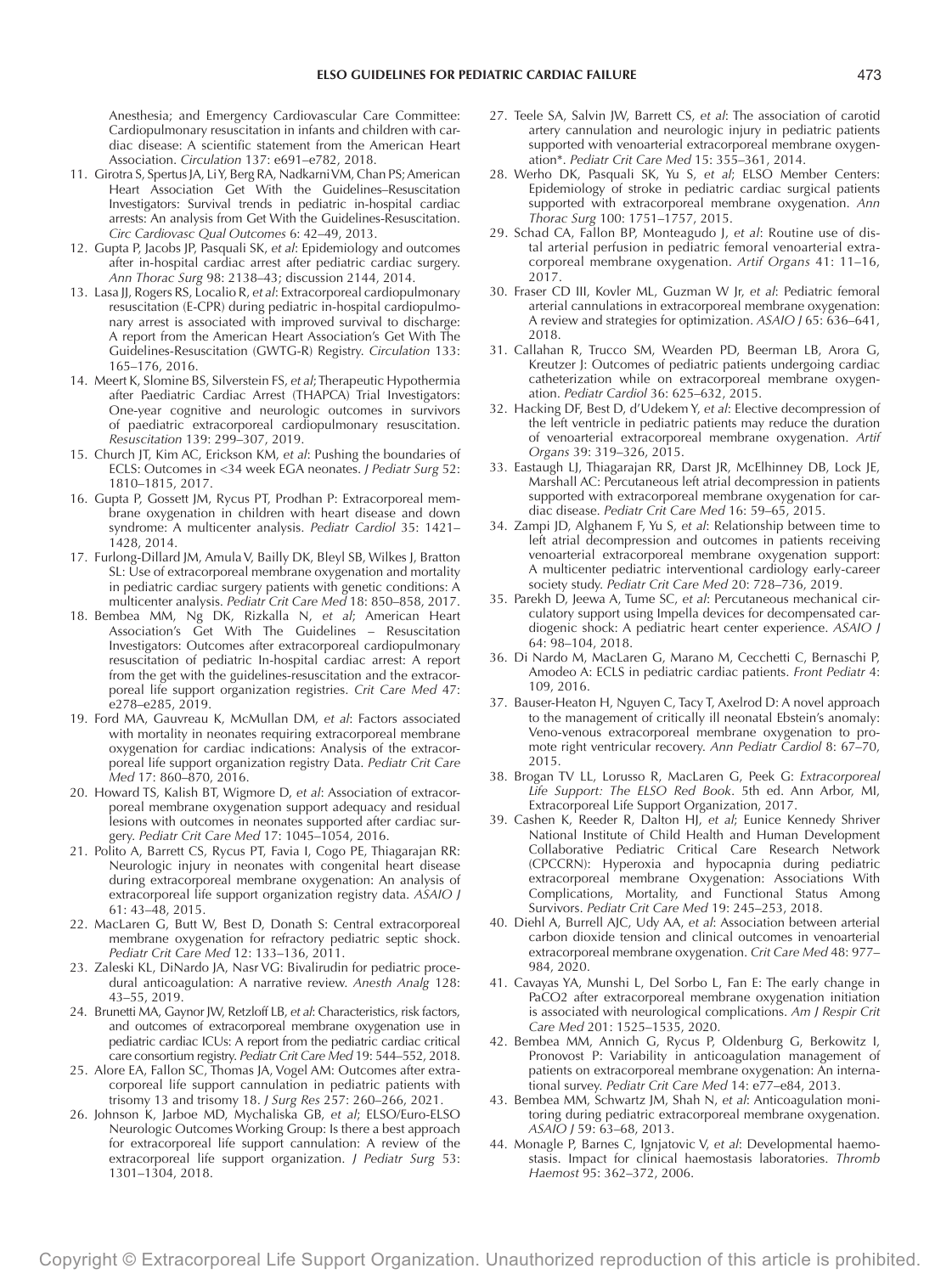- 45. Andrew M, Vegh P, Johnston M, Bowker J, Ofosu F, Mitchell L: Maturation of the hemostatic system during childhood. *Blood* 80: 1998–2005, 1992.
- 46. Northrop MS, Sidonio RF, Phillips SE, *et al*: The use of an extracorporeal membrane oxygenation anticoagulation laboratory protocol is associated with decreased blood product use, decreased hemorrhagic complications, and increased circuit life. *Pediatr Crit Care Med* 16: 66–74, 2015.
- 47. Hamzah M, Jarden AM, Ezetendu C, Stewart R: Evaluation of bivalirudin as an alternative to heparin for systemic anticoagulation in pediatric extracorporeal membrane oxygenation. *Pediatr Crit Care Med* 21: 827–834, 2020.
- 48. Snyder CW, Goldenberg NA, Nguyen ATH, Smithers CJ, Kays DW: A perioperative bivalirudin anticoagulation protocol for neonates with congenital diaphragmatic hernia on extracorporeal membrane oxygenation. *Thromb Res* 193: 198–203, 2020.
- 49. Coughlin MA, Bartlett RH: Anticoagulation for extracorporeal life support: Direct thrombin inhibitors and heparin. *ASAIO J* 61: 652–655, 2015.
- 50. Dalton HJ, Reeder R, Garcia-Filion P, *et al*; Eunice Kennedy Shriver National Institute of Child Health and Human Development Collaborative Pediatric Critical Care Research Network: Factors associated with bleeding and thrombosis in children receiving extracorporeal membrane oxygenation. *Am J Respir Crit Care Med* 196: 762–771, 2017.
- 51. Guimbretiere G, Anselmi A, Roisne A, *et al*: Prognostic impact of blood product transfusion in VA and VV ECMO. *Perfusion* 34: 246–253, 2018.
- 52. O'Halloran CP, Alexander PMA, Andren KG, *et al*: RBC exposure in pediatric extracorporeal membrane oxygenation: Epidemiology and factors associated with large blood transfusion volume. *Pediatr Crit Care Med* 19: 767–774, 2018.
- 53. Bembea MM, Cheifetz IM, Fortenberry JD, *et al*; Pediatric Critical Care Transfusion and Anemia Expertise Initiative (TAXI); Pediatric Critical Care Blood Research Network (BloodNet), and the Pediatric Acute Lung Injury and Sepsis Investigators (PALISI) Network: Recommendations on the indications for RBC transfusion for the critically ill child receiving support from extracorporeal membrane oxygenation, ventricular assist, and renal replacement therapy devices from the pediatric critical care transfusion and anemia expertise initiative. *Pediatr Crit Care Med* 19(9S Suppl 1): S157–S162, 2018.
- 54. Valentine SL, Bembea MM, Muszynski JA, *et al*; Pediatric Critical Care Transfusion and Anemia Expertise Initiative (TAXI); Pediatric Critical Care Blood Research Network (BloodNet), and the Pediatric Acute Lung Injury and Sepsis Investigators (PALISI) Network: Consensus recommendations for RBC transfusion practice in critically ill children from the pediatric critical care transfusion and anemia expertise initiative. *Pediatr Crit Care Med* 19: 884–898, 2018.
- 55. O'Halloran CP, Andren KG, Mecklosky J, *et al*: Mortality and factors associated with hemorrhage during pediatric extracorporeal membrane oxygenation. *Pediatr Crit Care Med* 21: 75–81, 2020.
- 56. Hoffman TM, Wernovsky G, Atz AM, *et al*: Efficacy and safety of milrinone in preventing low cardiac output syndrome in infants and children after corrective surgery for congenital heart disease. *Circulation* 107: 996–1002, 2003.
- 57. Brower RG, Fessler HE: Mechanical ventilation in acute lung injury and acute respiratory distress syndrome. *Clin Chest Med* 21: 491–510, viii, 2000.
- 58. Brower RG, Matthay MA, Morris A, Schoenfeld D, Thompson BT, Wheeler A; Acute Respiratory Distress Syndrome Network: Ventilation with lower tidal volumes as compared with traditional tidal volumes for acute lung injury and the acute respiratory distress syndrome. *N Engl J Med* 342: 1301–1308, 2000.
- 59. Bein T, Weber-Carstens S, Goldmann A, *et al*: Lower tidal volume strategy (≈3 ml/kg) combined with extracorporeal CO<sub>2</sub> removal versus 'conventional' protective ventilation (6ml/kg) in severe ARDS: The prospective randomized Xtravent-study. *Intensive Care Med* 39: 847–856, 2013.
- 60. Schmidt M, Stewart C, Bailey M, *et al*: Mechanical ventilation management during extracorporeal membrane oxygenation for acute respiratory distress syndrome: A retrospective

international multicenter study. *Crit Care Med* 43: 654–664, 2015.

- 61. Alapati D, Aghai ZH, Hossain MJ, Dirnberger DR, Ogino MT, Shaffer TH; Extracorporeal Life Support Organization Member Centers: Lung rest during extracorporeal membrane oxygenation for neonatal respiratory failure-practice variations and outcomes. *Pediatr Crit Care Med* 18: 667–674, 2017.
- 62. Marhong JD, Telesnicki T, Munshi L, Del Sorbo L, Detsky M, Fan E: Mechanical ventilation during extracorporeal membrane oxygenation. An international survey. *Ann Am Thorac Soc* 11: 956–961, 2014.
- 63. Kimmoun A, Roche S, Bridey C, *et al*: Prolonged prone positioning under VV-ECMO is safe and improves oxygenation and respiratory compliance. *Ann Intensive Care* 5: 35, 2015.
- 64. Haefner SM, Bratton SL, Annich GM, Bartlett RH, Custer JR: Complications of intermittent prone positioning in pediatric patients receiving extracorporeal membrane oxygenation for respiratory failure. *Chest* 123: 1589–1594, 2003.
- 65. Dalton HJ, Garcia-Filion P, Holubkov R, *et al*; Eunice Kennedy Shriver National Institute of Child Health and Human Development Collaborative Pediatric Critical Care Research Network: Association of bleeding and thrombosis with outcome in extracorporeal life support. *Pediatr Crit Care Med* 16: 167–174, 2015.
- 66. Polito A, Barrett CS, Wypij D, *et al*: Neurologic complications in neonates supported with extracorporeal membrane oxygenation. An analysis of ELSO registry data. *Intensive Care Med* 39: 1594–1601, 2013.
- 67. Lin JJ, Banwell BL, Berg RA, *et al*: Electrographic seizures in children and neonates undergoing extracorporeal membrane oxygenation. *Pediatr Crit Care Med* 18: 249–257, 2017.
- 68. Cengiz P, Seidel K, Rycus PT, Brogan TV, Roberts JS: Central nervous system complications during pediatric extracorporeal life support: Incidence and risk factors. *Crit Care Med* 33: 2817– 2824, 2005.
- 69. Himebauch AS, Kilbaugh TJ, Zuppa AF: Pharmacotherapy during pediatric extracorporeal membrane oxygenation: A review. *Expert Opin Drug Metab Toxicol* 12: 1133–1142, 2016.
- 70. Anton-Martin P, Modem V, Taylor D, Potter D, Darnell-Bowens C: A retrospective study of sedation and analgesic requirements of pediatric patients on extracorporeal membrane oxygenation (ECMO) from a single-center experience. *Perfusion* 32: 183– 191, 2017.
- 71. Harthan AA, Buckley KW, Heger ML, Fortuna RS, Mays K: Medication adsorption into contemporary extracorporeal membrane oxygenator circuits. *J Pediatr Pharmacol Ther* 19: 288– 295, 2014.
- 72. Pettignano R, Heard M, Davis R, Labuz M, Hart M: Total enteral nutrition versus total parenteral nutrition during pediatric extracorporeal membrane oxygenation. *Crit Care Med* 26: 358–363, 1998.
- 73. Hanekamp MN, Spoel M, Sharman-Koendjbiharie I, Peters JW, Albers MJ, Tibboel D: Routine enteral nutrition in neonates on extracorporeal membrane oxygenation. *Pediatr Crit Care Med* 6: 275–279, 2005.
- 74. Hsu MS, Chiu KM, Huang YT, Kao KL, Chu SH, Liao CH: Risk factors for nosocomial infection during extracorporeal membrane oxygenation. *J Hosp Infect* 73: 210–216, 2009.
- 75. Elerian LF, Sparks JW, Meyer TA, *et al*: Usefulness of surveillance cultures in neonatal extracorporeal membrane oxygenation. *ASAIO J* 47: 220–223, 2001.
- 76. Agus MS, Steil GM, Wypij D, *et al*; SPECS Study Investigators: Tight glycemic control versus standard care after pediatric cardiac surgery. *N Engl J Med* 367: 1208–1219, 2012.
- 77. Agus MS, Wypij D, Hirshberg EL, *et al*; HALF-PINT Study Investigators and the PALISI Network: Tight glycemic control in critically ill children. *N Engl J Med* 376: 729–741, 2017.
- 78. ELSO Registry Committee: *ELSO Registry Data Definitions*. Ann Arbor, MI, Extracorporeal Life Support Organization, 2020, p. 113. Available at: [https://www.elso.org/Portals/0/Files/PDF/](https://www.elso.org/Portals/0/Files/PDF/ELSO%20Registry%20Data%20Definitions%2001_13_2021.pdf) [ELSO%20Registry%20Data%20Definitions%2001\\_13\\_2021.](https://www.elso.org/Portals/0/Files/PDF/ELSO%20Registry%20Data%20Definitions%2001_13_2021.pdf) [pdf](https://www.elso.org/Portals/0/Files/PDF/ELSO%20Registry%20Data%20Definitions%2001_13_2021.pdf). Accessed March 17, 2021.
- 79. Howard TS, Kalish BT, Rajagopal SK, *et al*: Factors associated with mortality in children who successfully wean from extracorporeal